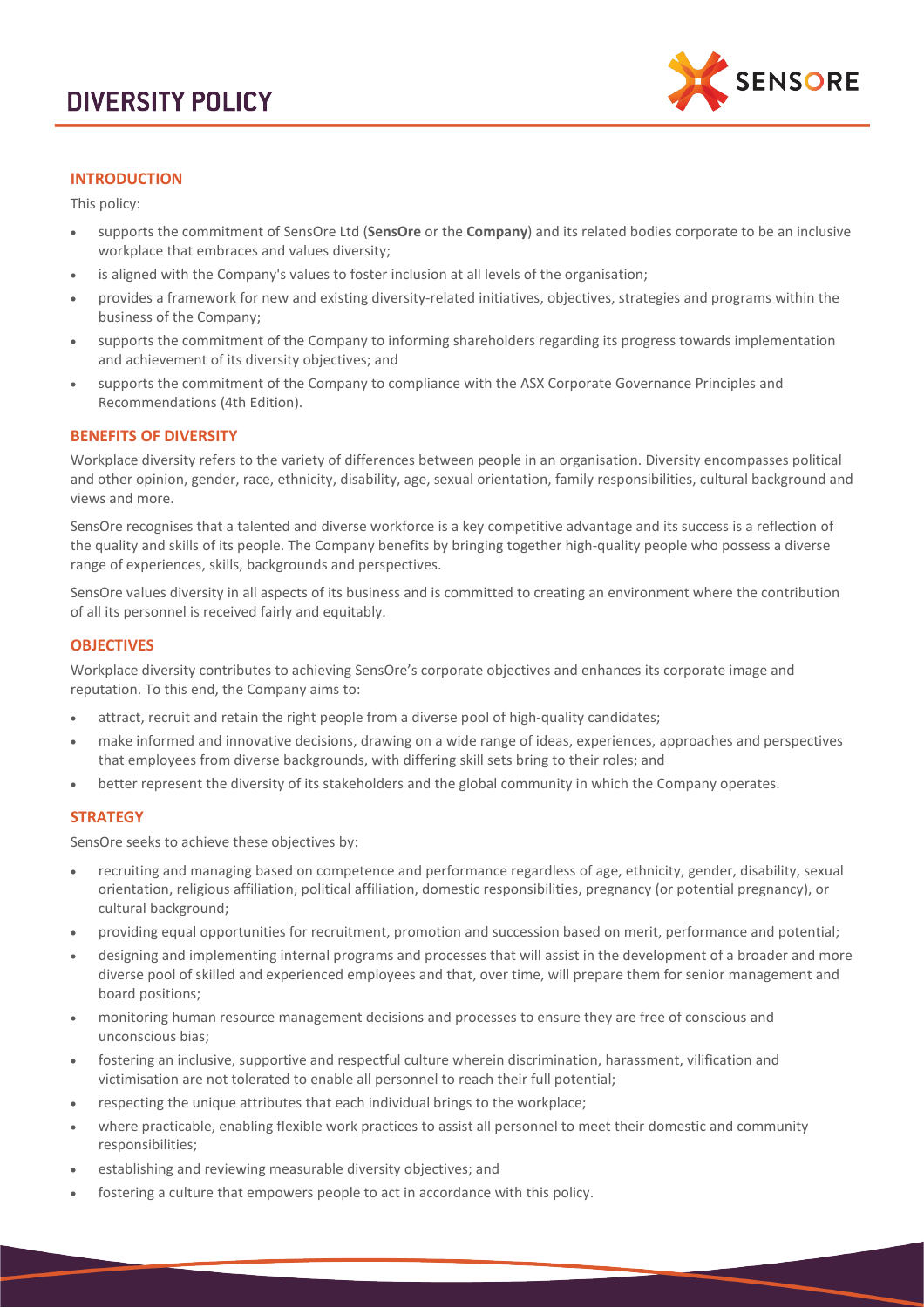

# **BOARD COMPOSITION AND SELECTION**

The Company's Board Charter provides that the board should be made up of directors:

- with an appropriate range of skills, experience and expertise including directors of different ages, ethnicities and backgrounds;
- who can understand and competently deal with current and emerging business issues; and
- who can effectively review and challenge the performance of management, and exercise independent judgment.

## **ACHIEVING GENDER DIVERSITY**

The Board will:

- annually review and assess both the measurable objectives for achieving gender diversity and the Company's progress in achieving them;
- disclose in the Company's Annual Report for each relevant financial year both its objectives for achieving gender diversity and its progress in achieving those objectives; and
- disclose in the Company's Annual Report for each relevant financial year the proportion of women employees in the whole organisation, women in senior executive positions and women on the Board.

## **APPLICATION & REVIEW**

The board of SensOre takes responsibility for monitoring the implementation and effectiveness of this policy.

The board has delegated to the nomination and remuneration committee the responsibility to set measurable objectives for achieving gender diversity in the composition of the board, senior executives and workforce generally.

This policy applies to all personnel engaged by SensOre and under SensOre's operational control. Every employee within SensOre is responsible for supporting and maintaining SensOre's corporate culture and integrity, including its commitment to diversity in the workplace.

This policy will be periodically reviewed to ensure that it is effective and continues to meet the needs of the Company.

The Board may change this policy from time to time by resolution.

## **INTERACTION WITH OTHER LEGISLATION**

This policy applies to the extent that it does not conflict with equal employment opportunity and anti-discrimination legislation in jurisdictions in which the Group operates.

#### **QUESTIONS**

Any questions about this policy should be directed to the company secretary.

#### **APPROVED AND ADOPTED**

This policy was approved and adopted by the board.